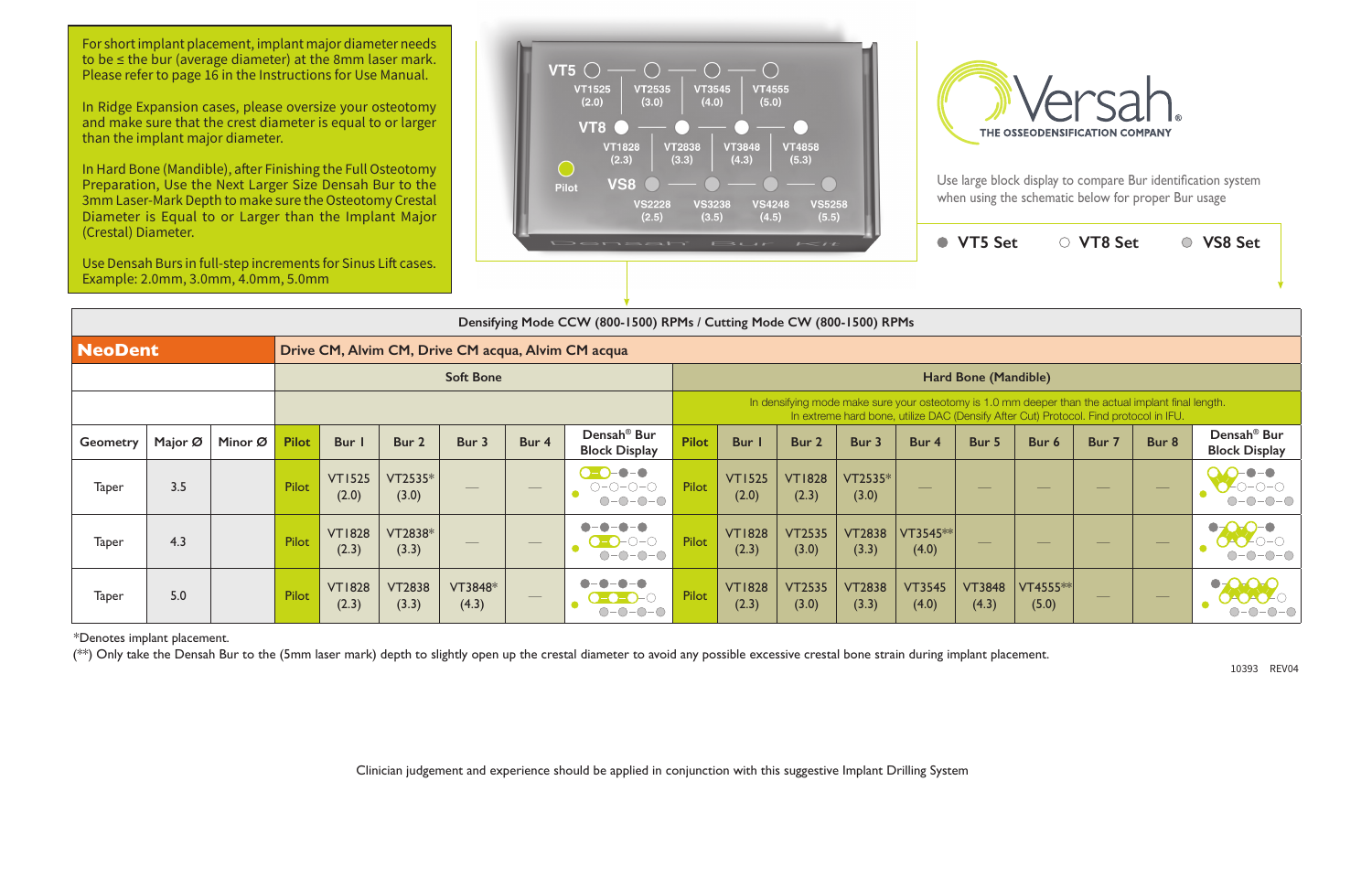Use large block display to compare Bur identification system when using the schematic below for proper Bur usage



|                                                                                                                                                             |                        | <b>VT5 Set</b>         |                        | ○ VT8 Set        |       | <b>VS8 Set</b>                                  |  |  |  |  |  |  |  |  |
|-------------------------------------------------------------------------------------------------------------------------------------------------------------|------------------------|------------------------|------------------------|------------------|-------|-------------------------------------------------|--|--|--|--|--|--|--|--|
|                                                                                                                                                             |                        |                        |                        |                  |       |                                                 |  |  |  |  |  |  |  |  |
| 500) RPMs                                                                                                                                                   |                        |                        |                        |                  |       |                                                 |  |  |  |  |  |  |  |  |
|                                                                                                                                                             |                        |                        |                        |                  |       |                                                 |  |  |  |  |  |  |  |  |
| Hard Bone (Mandible)                                                                                                                                        |                        |                        |                        |                  |       |                                                 |  |  |  |  |  |  |  |  |
| ake sure your osteotomy is 1.0 mm deeper than the actual implant final length.<br>ard bone, utilize DAC (Densify After Cut) Protocol. Find protocol in IFU. |                        |                        |                        |                  |       |                                                 |  |  |  |  |  |  |  |  |
| 3ur 3                                                                                                                                                       | Bur 4                  | Bur 5                  | Bur 6                  | Bur 7            | Bur 8 | Densah <sup>®</sup> Bur<br><b>Block Display</b> |  |  |  |  |  |  |  |  |
| $T2535*$<br>(3.0)                                                                                                                                           |                        |                        |                        |                  |       |                                                 |  |  |  |  |  |  |  |  |
| $T2535*$<br>(3.0)                                                                                                                                           |                        |                        |                        |                  |       |                                                 |  |  |  |  |  |  |  |  |
| T2838<br>(3.3)                                                                                                                                              | VS3238*<br>(3.5)       |                        |                        |                  |       |                                                 |  |  |  |  |  |  |  |  |
| T2838<br>(3.3)                                                                                                                                              | VS3238*<br>(3.5)       |                        |                        |                  |       |                                                 |  |  |  |  |  |  |  |  |
| T2838<br>(3.3)                                                                                                                                              | <b>VT3545</b><br>(4.0) | <b>VT3848</b><br>(4.3) | VS4248*<br>(4.5)       |                  |       |                                                 |  |  |  |  |  |  |  |  |
| T2838<br>(3.3)                                                                                                                                              | <b>VT3545</b><br>(4.0) | <b>VT3848</b><br>(4.3) | <b>VT4555</b><br>(5.0) | VS5258*<br>(5.5) |       |                                                 |  |  |  |  |  |  |  |  |

|                | Densifying Mode CCW (800-1500) RPMs / Cutting Mode CW (800-1500) RPMs |         |              |                          |                        |                        |                          |                                                                                                |                      |                                                                                                                                                                                             |                        |                        |                        |                          |                        |                  |                          |                                                                       |  |
|----------------|-----------------------------------------------------------------------|---------|--------------|--------------------------|------------------------|------------------------|--------------------------|------------------------------------------------------------------------------------------------|----------------------|---------------------------------------------------------------------------------------------------------------------------------------------------------------------------------------------|------------------------|------------------------|------------------------|--------------------------|------------------------|------------------|--------------------------|-----------------------------------------------------------------------|--|
| <b>NeoDent</b> |                                                                       |         |              | <b>Grand Morse Helix</b> |                        |                        |                          |                                                                                                |                      |                                                                                                                                                                                             |                        |                        |                        |                          |                        |                  |                          |                                                                       |  |
|                |                                                                       |         |              |                          |                        | <b>Soft Bone</b>       |                          |                                                                                                | Hard Bone (Mandible) |                                                                                                                                                                                             |                        |                        |                        |                          |                        |                  |                          |                                                                       |  |
|                |                                                                       |         |              |                          |                        |                        |                          |                                                                                                |                      | In densifying mode make sure your osteotomy is 1.0 mm deeper than the actual implant final length.<br>In extreme hard bone, utilize DAC (Densify After Cut) Protocol. Find protocol in IFU. |                        |                        |                        |                          |                        |                  |                          |                                                                       |  |
| Geometry       | Major Ø                                                               | Minor Ø | <b>Pilot</b> | Bur                      | Bur 2                  | Bur 3                  | Bur 4                    | Densah <sup>®</sup> Bur<br><b>Block Display</b>                                                | <b>Pilot</b>         | <b>Bur</b>                                                                                                                                                                                  | Bur 2                  | Bur 3                  | Bur 4                  | Bur 5                    | Bur 6                  | Bur 7            | Bur 8                    | Densah <sup>®</sup> Bur<br><b>Block Display</b>                       |  |
| <b>Taper</b>   | 3.5                                                                   |         | Pilot        | <b>VT1525</b><br>(2.0)   | VS2228*<br>(2.5)       |                        | $\hspace{0.05cm}$        | $\bullet - \bullet - \bullet$<br>$-$ O-O-O<br>●<br>$-0-0-0$                                    | Pilot                | <b>VT1525</b><br>(2.0)                                                                                                                                                                      | <b>VT1828</b><br>(2.3) | VT2535*<br>(3.0)       |                        |                          |                        |                  | $\overline{\phantom{0}}$ |                                                                       |  |
| <b>Taper</b>   | 3.75                                                                  |         | Pilot        | <b>VT1525</b><br>(2.0)   | VT2535*<br>(3.0)       |                        | $\frac{1}{2}$            | -0-<br>$\bullet$<br>$\bullet$ -O:<br>$O-O-O-O$<br>$O-O-O-O$                                    | Pilot                | <b>VT1525</b><br>(2.0)                                                                                                                                                                      | <b>VT1828</b><br>(2.3) | VT2535*<br>(3.0)       |                        |                          |                        |                  |                          |                                                                       |  |
| <b>Taper</b>   | 4.0                                                                   |         | Pilot        | <b>VT1828</b><br>(2.3)   | VT2838*<br>(3.3)       |                        | $\overline{\phantom{m}}$ | $\bullet$<br>$\begin{array}{c} \bullet \\ \bullet \end{array}$<br>-0<br>$-$ O-O-O<br>$O-O-O-O$ | Pilot                | <b>VT1828</b><br>(2.3)                                                                                                                                                                      | <b>VT2535</b><br>(3.0) | <b>VT2838</b><br>(3.3) | VS3238*<br>(3.5)       | $\overline{\phantom{0}}$ |                        |                  |                          | $\bullet-\bullet$<br>$\bullet$                                        |  |
| <b>Taper</b>   | 4.3                                                                   |         | Pilot        | <b>VT1828</b><br>(2.3)   | <b>VT2838</b><br>(3.3) | VS3238*<br>(3.5)       |                          | $\bullet$ –<br>$-\bullet$<br>$-0 - 0 - 0$<br>$O-O-O-O$                                         | Pilot                | <b>VT1828</b><br>(2.3)                                                                                                                                                                      | <b>VT2535</b><br>(3.0) | <b>VT2838</b><br>(3.3) | VS3238*<br>(3.5)       |                          |                        |                  |                          |                                                                       |  |
| <b>Taper</b>   | 5.0                                                                   |         | Pilot        | <b>VT1828</b><br>(2.3)   | <b>VT2838</b><br>(3.3) | VT3848*<br>(4.3)       | $\frac{1}{2}$            | $\bullet$<br>-0<br>$\bullet$<br>$\bullet$<br>$-$ 0-0- $C$<br>$O-O-O-O$                         | Pilot                | <b>VT1828</b><br>(2.3)                                                                                                                                                                      | <b>VT2535</b><br>(3.0) | <b>VT2838</b><br>(3.3) | <b>VT3545</b><br>(4.0) | <b>VT3848</b><br>(4.3)   | VS4248*<br>(4.5)       |                  |                          | $\bullet$<br>AOAOT<br>$\bigcap$<br>$ \bigcirc$ $\bigcirc$ $ \bigcirc$ |  |
| <b>Taper</b>   | 6.0                                                                   |         | Pilot        | <b>VT1828</b><br>(2.3)   | <b>VT2838</b><br>(3.3) | <b>VT3848</b><br>(4.3) | VT4858*<br>(5.3)         | $-\bullet$ -<br>$-\bullet-\bullet$<br>$\bullet$<br>$O-O-O-O$                                   | Pilot                | <b>VT1828</b><br>(2.3)                                                                                                                                                                      | <b>VT2535</b><br>(3.0) | <b>VT2838</b><br>(3.3) | <b>VT3545</b><br>(4.0) | <b>VT3848</b><br>(4.3)   | <b>VT4555</b><br>(5.0) | VS5258*<br>(5.5) |                          | $\bigcirc$<br>$\bullet$<br>DAOAOA<br>$-O$ -O-                         |  |

\*Denotes implant placement. Clinician judgement and experience should be applied in conjunction with this suggestive Implant Drilling System <sup>10393</sup> REV0<sup>4</sup>



For short implant placement, implant major diameter needs to be ≤ the bur (average diameter) at the 8mm laser mark. Please refer to page 16 in the Instructions for Use Manual.

In Ridge Expansion cases, please oversize your osteotomy and make sure that the crest diameter is equal to or larger than the implant major diameter.

In Hard Bone (Mandible), after Finishing the Full Osteotomy Preparation, Use the Next Larger Size Densah Bur to the 3mm Laser-Mark Depth to make sure the Osteotomy Crestal Diameter is Equal to or Larger than the Implant Major (Crestal) Diameter.

Use Densah Burs in full-step increments for Sinus Lift cases. Example: 2.0mm, 3.0mm, 4.0mm, 5.0mm